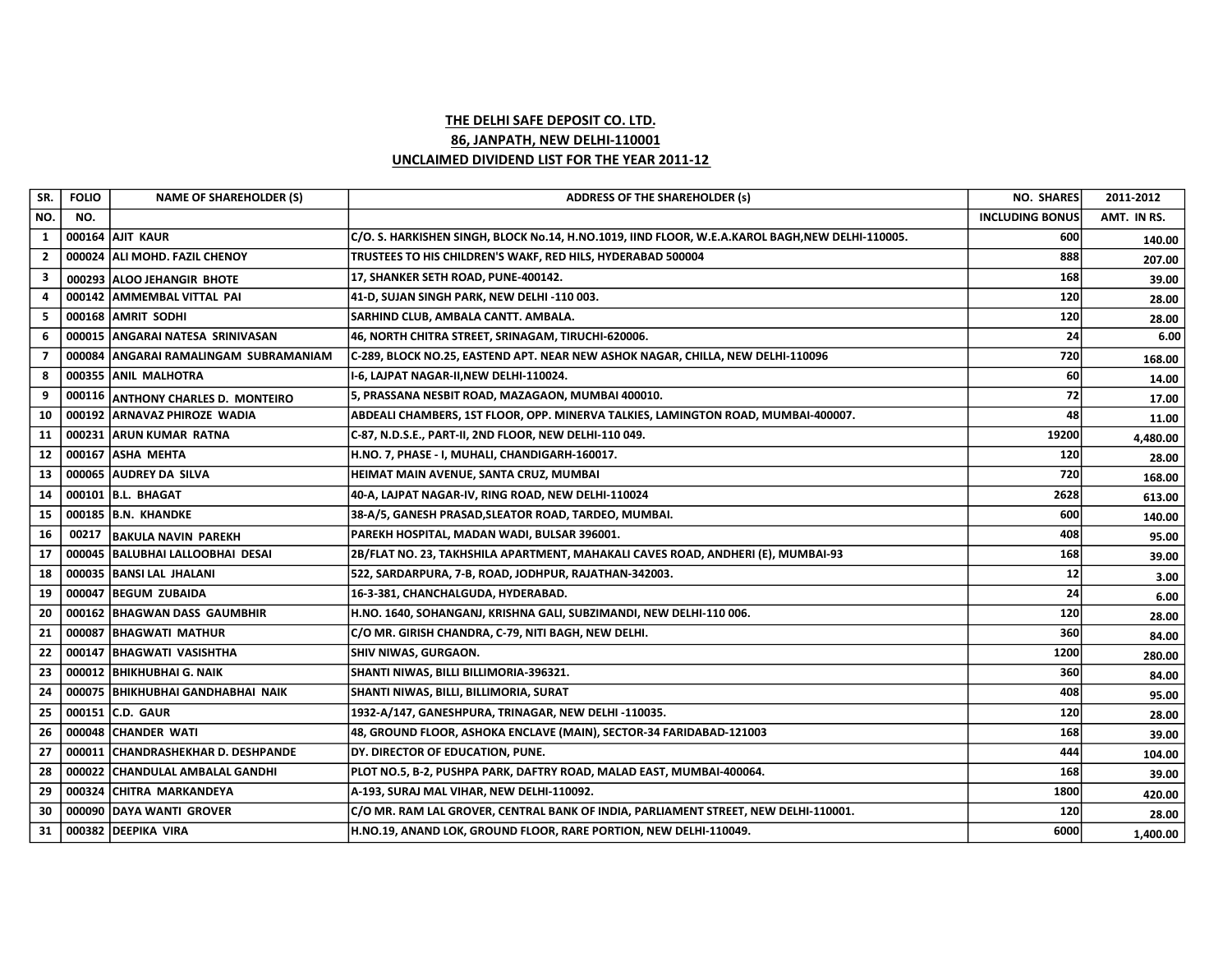| 32  |        | 000195 DHUNBAI SAVAKHA THANEWALLA         | C/O MR. P.S. PASTAKIA, 184, MODI STREET, FORT, MUMBAI 400001.                              | 360  | 84.00    |
|-----|--------|-------------------------------------------|--------------------------------------------------------------------------------------------|------|----------|
| 33  |        | 000346 DINOO JEHANGIR MAROLIA             | E-10, CURSOW BAUG, SHAHID BHAGAT SINGH ROAD, MUMBAI-400039.                                | 7800 | 1,820.00 |
| 34  |        | 000347 DINOO JEHANGIR MAROLIA             | E-10, CURSOW BAUG, SHAHID BHAGAT SINGH ROAD, MUMBAI-400039.                                | 6564 | 1,532.00 |
| 35  |        | 000204 DNYANSHWAR NAMDEO KHANDKE          | C/O R.G. KHANDKE,H/2, POPULAR HEIGHTS NO.4, 301, KOREGAON PARK, PUNE-411001.               | 1800 | 420.00   |
| 36  |        | 000187  DR. (MRS.) ANNE LEONILDA SALDANHA | C/O GRINDLAYS BANK, 270, D.N. ROAD, POST BOX NO.48, MUMBAI-400001.                         | 696  | 162.00   |
| 37  |        | 000216 ELA BHAR                           | 13, ASHWINI DUTT ROAD, KOLKATA 700017.                                                     | 600  | 140.00   |
| 38  |        | 000148 FAQUIR CHAND                       | M/S. KUMAR WOOL SHOP, 4772/15, MAIN BAZAR, PAHAR GANJ, NEW DELHI-110 055.                  | 120  | 28.00    |
| 39  |        | 000114 FREDDERICK MONTEIRO                | C/O. DR. A.C.D. MONTEIRO, 5, PRASANNA NESBIT ROAD, MAZAGOAN, MUMBAI-400010                 | 120  | 28.00    |
| 40  |        | 000118 FREDDERICK MONTEIRO                | C/O. DR. A.C.D. MONTEIRO, 5, PRASANNA NESBIT ROAD, MAZAGOAN, MUMBAI-400010                 | 72   | 17.00    |
| 41  |        | 000066 G. SUSAINATHAN                     | 32, HILLS ROAD, EGMORA, CHENNAI                                                            | 84   | 20.00    |
| 42  |        | 000044 GAJANAN L. KHANDKE                 | POPULAR HEIGHT-4, FLAT NO H-1, H-2, PLOT NO. 301, KOREGAON PARK, PUNE-411001.              | 900  | 210.00   |
| 43  |        | 000019 GAJANAN R. CHAVAN                  | "SUKHNIWAS",MOHMADWADI, NAVAPURA, BARODA.                                                  | 372  | 87.00    |
| 44  |        | 000288   H.S. BAHL                        | D-1, DDA, FLATS, BHIM NAGRI, NEW DELHI - 110 016.                                          | 3000 | 700.00   |
| 45  |        | 000099 HANS RAJ CHAWLA                    | CHAWLA HOUSE, CIRCUS GROUND CHOTI LANE, MODEL TOWN, YAMUNA NAGAR-135001                    | 120  | 28.00    |
| 46  |        | 000008  HIRIJI RUSTOMJI CHAINA            | F-18, CUSROW BAUG, CAUSEWAY COLABA FORT, MUMBAI-400001.                                    | 360  | 84.00    |
| 47  | 000179 | <b>IRENE JOYCE ROSARIO</b>                | 7, MANJU MANSION, 54, WOODHOUSE, COLABA, MUMBAI-400005.                                    | 372  | 87.00    |
| 48  | 000054 | J.P. SETHNA                               | 51, MALL ROAD, KAMPTEE, DISTT. NAGPUR, NAGPUR-441001.                                      | 888  | 207.00   |
| 49  |        | 000463 JAG MOHAN SINDHWANI                | H-702, BPTP PARK LIFE, SECTOR-57, GURGAON 122003.                                          | 840  | 196.00   |
| 50  |        | 000098 JAGDISH CHANDAR BHATIA             | I-D-97/98, LAJPAT NAGAR, NEW DELHI-110024.                                                 | 240  | 56.00    |
| 51  |        | 000039 JJAI GOPAL KAPOOR                  | K-18/19, KRISHNA NAGAR, NEW DELHI-110051.                                                  | 168  | 39.00    |
| 52  | 000017 | <b>JATINDER NATH ROY</b>                  | 378, PURVASITHI ROAD, MADHUGARH, KOLKATA-700030.                                           | 288  | 67.00    |
| 53  | 000221 | JAYANTI DEVI SHARMA                       | C/O DR. E.B. MISRA, 2, DOCTOR'S LANE, NEW DELHI.                                           | 2400 | 560.00   |
| 54  | 000026 | <b>JOSE DOMNIGOS C. MONTEIRO</b>          | RUA CRUSADOR S. RAFAEL, FOUNTAINHAS, PANJIM GOA 403001                                     | 528  | 123.00   |
| 55  |        | 000323 K. SUBRAMANIAM                     | H.NO.-94, DUPLEX-II, SEC-62, RAJAT VIHAR, NOIDA 201309.                                    | 1800 | 420.00   |
| 56  |        | 000033 K. DEVA RAO                        | RESERVE BANK OF INDIA, DEPTT. OF BANKING CORPN., MUMBAI.                                   | 444  | 104.00   |
| -57 |        | 000032 K. RATNA BAI                       | C/O MR. K. DEVA RAO, RESERVE BANK OF INDIA, DEPTT., OF BANKING CORPN, MUMBAI 400001.       | 444  | 104.00   |
| 58  |        | 000210   KALAVATI BHOGILAL PATEL          | VACHALI POLE, WADI, BARODA.                                                                | 168  | 39.00    |
| 59  |        | 000124 KAMALAMMA                          | NO.466, I-BLOCK WCR, III, STAGE, BASWASHWARNAGAR, BANGALORE-560079                         | 1200 | 280.00   |
| 60  |        | 000172 KAMLA JAISWAL                      | SANT THEATRE, JALANDHAR-144008. (PUNJAB).                                                  | 12   | 3.00     |
| 61  | 000144 | <b>KANCHANBEN H. SONI</b>                 | VANSHIVAT, JALWAN BAPPA ROAD, Opp. TELEPHONE EXCHANGE, BULSAR-396001.                      | 2892 | 675.00   |
| 62  | 000031 | KEDAR NATH SHUKLA                         | C/O MR. R.C. SHUKLA, ASST. AGENT, ALLAHABAD BANK, CITY OFFICE ALLAHABAD.                   | 72   | 17.00    |
| 63  | 000016 | LAKSHMAN PRASAD JOSHI                     | CHIPATTI BARTER, ETAWAH (U.P.)                                                             | 168  | 39.00    |
| 64  | 000181 | LAXMI AGATE                               | NO. 7, SANT NYNESHWAR, SANT NAGAR SOCIETY, PUNE-411009.                                    | 240  | 56.00    |
| 65  | 000046 | LAXMI BAI                                 | KHOLWAD TALUKA KUNJ, DISTT. SURAT GUJRAT.                                                  | 360  | 84.00    |
| 66  | 000037 | LAXMIBAI P. BHAGWAT                       | KARTIK CHAWK, GODA UJJAIN                                                                  | 24   | 6.00     |
| 67  |        | 000263  LILAWATI CHAMANLAL RAWLLEY        | 72/73, B-BLOCK, SATELITE PLAZA, OPP. AAKAR SOCIET, SATELITE ROAD, AHMEDABAD 380015.        | 600  | 140.00   |
| 68  |        | 000224   MADANLAL BANWARILAL AGARWAL      | C/O K.C.GUPTA, ROOM NO.51, 5TH FLOOR, DHARAM PREM BLD., NEHRU RD., VILLE PARLE(E), MUMBAI. | 24   | 6.00     |
| 69  |        | 000055   MADHUKAR NARAYAN MORGAONKAR      | 95, SHUKERWAR PETH, MAYURESHWR, CO-OP. HOUSING. SOCEITY, PUNE-411002                       | 648  | 151.00   |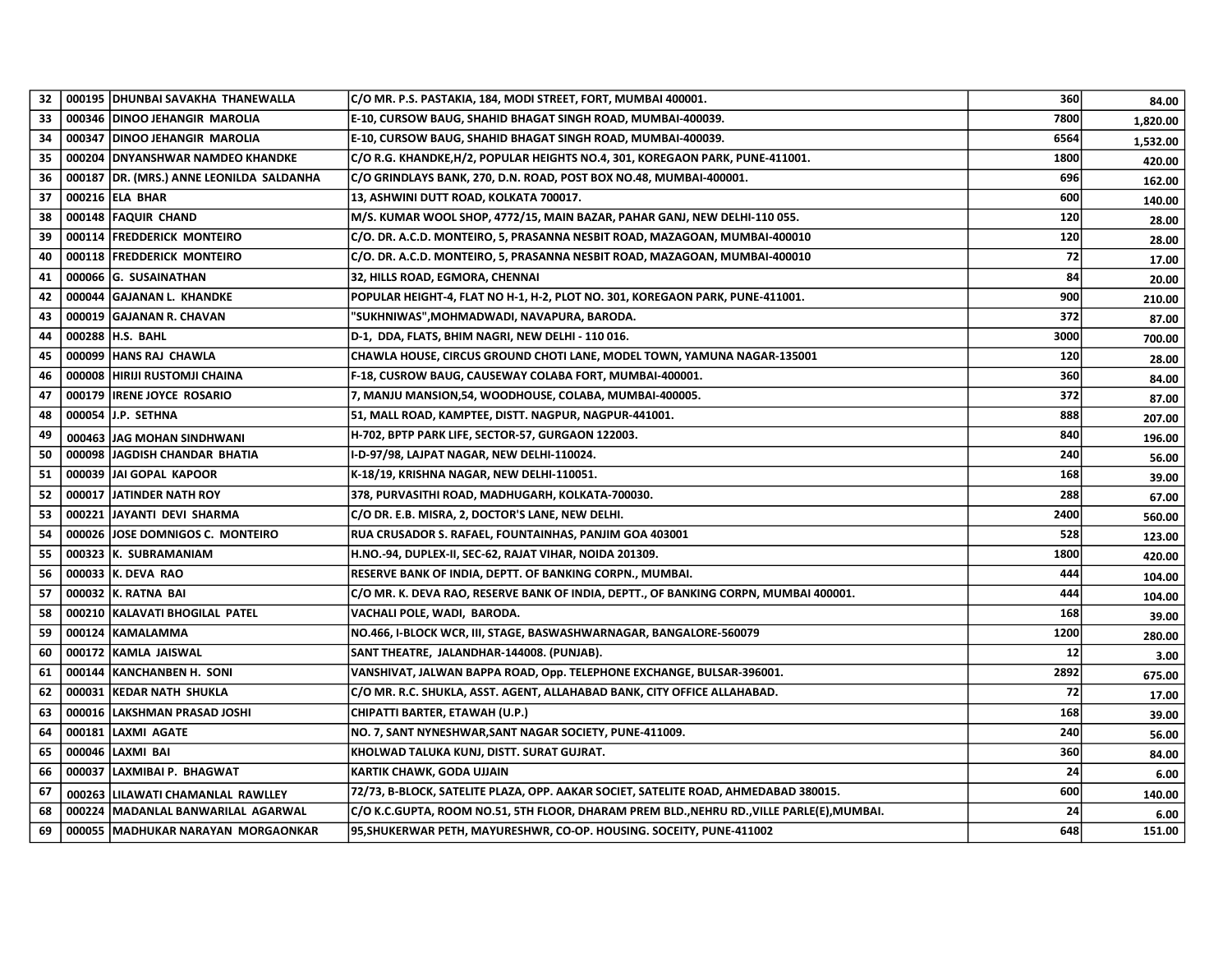| 70  |        | 000021   MAHABIR PRASAD GUPTA        | C/O S. RAGHUNATH PRASAD, P.O. DHAMPUR, BIJOR (U.P.)                                            | 12    | 3.00     |
|-----|--------|--------------------------------------|------------------------------------------------------------------------------------------------|-------|----------|
| 71  |        | 000034 MANEK B. SAHAIR               | PLOT NO. 650, KARNI BLDG, PALAM KOTA, PARSI COLONY, DADAR, MUMBAI 400014                       | 720   | 168.00   |
| 72  | 000207 | MANI MANEK SAHIAR                    | 650, FIRDOSHI ROAD, PARSI COLONY, DADAR, MUMBAI-400014.                                        | 324   | 76.00    |
| 73  | 000082 | MANOHAR LAL SETHI                    | CONSULTANT, THERATRONICS INTERNATIONAL LTD.,CANADA,D-10,KIRTI NAGAR,NEW DELHI-110015.          | 240   | 56.00    |
| 74  |        | 000115 MARIE MASCERANHAS MONTEIRO    | 5, PRASANNA NESBIT ROAD, MAZAGAON, MUMBAI-400010                                               | 72    | 17.00    |
| 75  |        | 000025 MICHAEIL LEOPOLD MASCASRENHAS | 16-A MARIAN VILLA, MATHARPACAD, MAZAGAON, MUMBAI-400010.                                       | 1188  | 277.00   |
| 76  |        | 000113 MYRA DUARTE MONTEIRO          | C/O. DR. A.C.D. MONTEIRO, 5, PRASANNA NESBIT ROAD, MAZAGAON, MUMBAI.                           | 120   | 28.00    |
| 77  |        | 000023 NAGARJI MAKANJI MISTRY        | VAPI TALUKA PARDI, VIA DAMAN ROAD (R.S.), SURAT.                                               | 168   | 39.00    |
| 78  |        | 000089   NANAK CHAND BHATIA          | 13/21, WEST PATEL NAGAR, NEW DELHI-110008                                                      | 60    | 14.00    |
| 79  |        | 000369 NISHI GARG                    | E-164, PRASHANT VIHAR, NEW DELHI-110 085.                                                      | 816   | 190.00   |
| 80  |        | 000190 OLIVA FONESCA                 | 292, CHURCH ROAD, GUN FOUNDARY, HYDERABAD.                                                     | 360   | 84.00    |
| 81  |        | 000149   P.K. BANSAL                 | 2-B, D.D.A. (M.I.G.) FLATS, NIRMAN VIHAR, NEW DELHI-110 092.                                   | 120   | 28.00    |
| 82  |        | 000006 PARVATANENY CHOUDARY          | C/O MR. VENKATARATNAM CHOUDHRY, GUDIVADA, KISTNA DISTT., ANDHRAPRADESH.                        | 168   | 39.00    |
| 83  | 000271 | <b>PERVIZ PIROSHA PASTAKIA</b>       | BANIA HOUSE, 2ND FLOOR, 184, MODY STREET, FORT, MUMBAI-400001.                                 | 168   | 39.00    |
| 84  | 000083 | <b>PRABHA SINGH MALHOTRA</b>         | C/O PRABHA SINGH JASWANT SINGH, KHARI BAOLI, NEW DELHI 110006.                                 | 360   | 84.00    |
| 85  | 000234 | PRABHAVATI DEVIDAS JAI               | 9, SAGAR VIHAR, 23,ABDUL GAFAR KHAN ROAD, WORLI, MUMBAI-400018                                 | 744   | 174.00   |
| 86  |        | 000205 PRAMOD BEHARI MATHUR          | A-002, ICON APARTMENTS, SECTOR CHI-3, GREATER NOIDA-203310                                     | 1200  | 280.00   |
| 87  | 000400 | <b>PRASHANT SINDHWANI</b>            | RT-051, ROYALTON TOWER, AT PRINCETON ESTATE, DLF CITY-V GURGAON-122009                         | 6000  | 1,400.00 |
| 88  |        | 000304 PURNIMA R. DHOLABHAI          | `MANGAN NIWAS', GODDOD ROAD, SURAT-395 001.                                                    | 1800  | 420.00   |
| 89  |        | 000010 R. V. BARAVE                  | 5/62, SHIVANAND, VILLE PARLE(E), MUMBAI-400057.                                                | 24    | 6.00     |
| 90  |        | 000157   R.B. SINHA                  | 316, S.F.S., D.D.A. FLATS, HAUZ KHAS, NEW DELHI-110 016.                                       | 240   | 56.00    |
| 91  |        | 000056 R.C. CHAKRABORTY              | I-1654, CHITTARANJAN PARK,KALKAJI NEW DELHI-110019                                             | 12    | 3.00     |
| 92  |        | 000105 R.C. SHARMA                   | C/99, NEW MULTAN NAGAR, ROHTAK ROAD, NEW DELHI-110013.                                         | 924   | 216.00   |
| 93  |        | 000434 RADHIKA HOON                  | D-9, MAHARANI BAGH, NEW DELHI-10065.                                                           | 18288 | 4,267.00 |
| 94  |        | 000001   RAI BAHADUR P. MUKHERJEE    | MORI GATE, G.T. ROAD, NEW DELHI.                                                               | 12    | 3.00     |
| 95  |        | 000085 RAJINI CHHAYA ASRANI          | 33-A, SAINIK FARMS, KHANPUR, NEW DELHI-110062                                                  | 600   | 140.00   |
| 96  |        | 000110 RAM CHAMELI                   | 17/4, SPECIAL WING, PREM NAGAR, DEHRADUN.                                                      | 240   | 56.00    |
| 97  |        | 000062 RAM NATH                      | 1572, KATRA NARAIN DASS, NAHAR SADAT KHAN, NEW DELHI-110006.                                   | 720   | 168.00   |
| 98  |        | 000080 RAM VADHAI                    | 30/3, SHAKTI NAGAR, SUBZI MANDI, NEW DELHI 110007.                                             | 300   | 70.00    |
| 99  |        | 000092 RAM CHAND DHINGRA             | E-157, GREATER KAILASH-II, NEW DELHI-110048                                                    | 240   | 56.00    |
| 100 |        | 000091 RAM LAL GROVER                | THE CENTRAL BANK OF INDIA, PARLIAMENT STREET, NEW DELHI-110001.                                | 120   | 28.00    |
| 101 |        | 000095 RAM PRAKASH SUCHDEVA          | DG-113/D, (1ST FLOOR),LIG FLATS, D.D.A. G-8, AREA RAJOURI GARDEN, HARI NAGAR, NEW DELHI-110064 | 360   | 84.00    |
| 102 |        | 000107 RANJIT SINGH GILL             | C/O MRS. B.K. MALIK, 21-A, NIZAMUDDIN WEST, NEW DELHI-1100013.                                 | 600   | 140.00   |
| 103 |        | 000398 RAVINDER SINGH                | A3,26, JANAK PURI, NEW DELHI-110058.                                                           | 900   | 210.00   |
| 104 |        | 000029 RAVISHANKAR BHATT             | DHARKA, P.O. SONGUDH, SAURASHTRA, GUJRAT.                                                      | 108   | 25.00    |
| 105 |        | 000050 REBA MISRA                    | C/O MR. S. MISRA,FLAT NO. 2-C, 22-B, NANDWILLE, GARDENS, BALIGANJ, KOLKATTA.                   | 12    | 3.00     |
| 106 |        | 000242 REGINA THOMAS                 | 25, MALYAAPAN STREET, MANNADY, CHENNAI.                                                        | 360   | 84.00    |
| 107 |        | 000028 RISHI RAM                     | 18-A, SHIVAJI COLONY, REGIMENTAL BAZAR, MEERUT CANTT, MEERUT-260001.                           | 528   | 123.00   |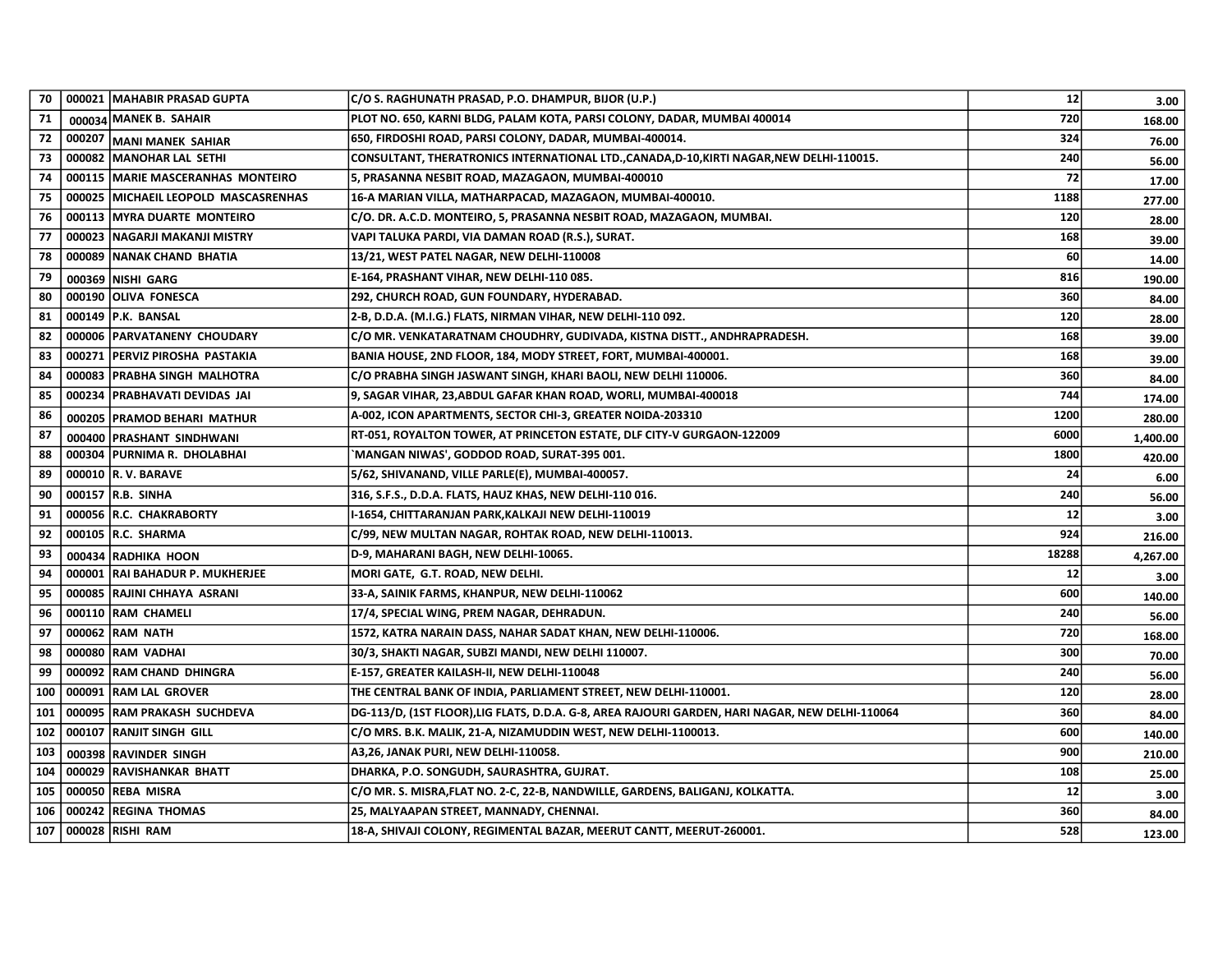| 108 |        | 000381 ROHINI VIRA                    | H.NO.19, ANAND LOK, GROUND FLOOR, RARE PORTION, NEW DELHI-110049.                     | 6000 | 1,400.00 |
|-----|--------|---------------------------------------|---------------------------------------------------------------------------------------|------|----------|
| 109 |        | 000130 ROMESH CHANDRA SHUKLA          | AGENT, ALLAHABAD BANK, MIRZAPUR.                                                      | 48   | 11.00    |
| 110 |        | 000103 RUP SINGH SASAN                | I-51, JANGPURA EXTN., NEW DELHI-110014                                                | 120  | 28.00    |
| 111 |        | 000134 RUP SINGH SASAN                | I-51, JANGPURA EXTN., NEW DELHI-110014                                                | 48   | 11.00    |
| 112 |        | 000211 RUSTOM ARDESHIR GAGRET         | C/O M/S. GAGRET & CO., ALLI CHAMBERS, NAGINDAS MASTER ROAD, FORT, MUMBAI -400 001.    | 888  | 207.00   |
| 113 |        | 000081 S. SUBRAMANIAM                 | M-88/4, BASANT NAGAR, CHENNAI-600090.                                                 | 360  | 84.00    |
| 114 |        | 000007   S. R. KERING                 | CAMP BAZAR, SHOLAPUR ROAD, PUNE                                                       | 168  | 39.00    |
| 115 |        | 000165 S.C. ANAND                     | 15/32, EAST PUNJABI BAGH, NEW DELHI -110 026.                                         | 1200 | 280.00   |
| 116 |        | 000027 S.F. DEMELLO ANSELKAR          | C/O GRINDLAYS BANK, 90, M.G. R0AD FORT., MUMBAI-400020.                               | 996  | 232.00   |
| 117 |        | 000184 S.J. KHANDKE                   | 1/22, PARMANAND BLDG., DR.A.K. RANGEKAR MARG, MUMBAI - 400 007.                       | 2256 | 526.00   |
| 118 |        | 000036 SADHU SINGH                    | DIRECTOR HIM ACADMEY VILL. RAIPUR, P.O. MARWARI, DISTT. UNA H.P.                      | 252  | 59.00    |
| 119 |        | 000362 SANDEEP KUMAR                  | E-164, PRASHANT VIHAR, NEW DELHI-110 085.                                             | 1200 | 280.00   |
| 120 |        | 000363 SANDEEP KUMAR                  | E-164, PRASHANT VIHAR, NEW DELHI-110 085.                                             | 996  | 232.00   |
| 121 | 000228 | <b>SANDEEP KUMAR SARKAR</b>           | B-5/280, YAMMUNA VIHAR, NEW DELHI-110 053.                                            | 12   | 3.00     |
| 122 |        | 000232 SANTOSH BHUCHAR                | 1302, RUSHI TOWERS, LOKHNADWALA COMPLEX ANDHERI(W), MUMBAI-400053.                    | 600  | 140.00   |
| 123 |        | 000266 SARIFABAI H. RAJA              | NO.60, IYAPPA CHETTY STREET, NEAR MANNADY CHENNAI-600001.                             | 360  | 84.00    |
| 124 |        | 000117 SEBASTIAO E. DUARTE MONTEIRO   | C/O DR. A.C.D. MONTEIRO, 5, PRASSANA NESBIT ROAD, MAZAGAON, MUMBAI.                   | 72   | 17.00    |
| 125 |        | 000215 SHAKUNTALA D. HANDIEKAR        | C/O MR. D.K. HANDIEKAR, EXECUTIVE ENGG. (GOVT. OF U.P.)                               | 648  | 151.00   |
| 126 |        | 000097 SHAM LAL TANEJA                | E-3/11, MODEL TOWN, NEW DELHI.                                                        | 600  | 140.00   |
| 127 | 000175 | SHARMILA MARIE LOUISE DEMELLO         | C/O GRINDLAYS BANK, 270, D.N. ROAD, POST BOX NO.48, MUMBAI-400001.                    | 300  | 70.00    |
| 128 |        | 000178 SHASHIKALA PADMAKER KHANDKE    | LAXMIBAI MANSION, BLOCK-6, 2ND FLOOR, NEAR ROXY CINEMA, QUEENS ROAD, MUMBAI 400004.   | 3600 | 840.00   |
| 129 |        | 000049 SHEGULA ABRAHAM                | C/O ISAC JOSEPH ESQR., HAMEED BLDG. BLOCK NO.5, TANK PAKHODI, MAULANA AZAD RD. MUMBAI | 888  | 207.00   |
| 130 |        | 000014 SHRILAL RAMESHWAR              | C/O SHRI SHIVLAL PODDAR, 15, 1ST, TOFALWADI, KOLABADEVI, MUMBAI.                      | 144  | 34.00    |
| 131 |        | 000060 SOHRAB HORMUSJI                | 8/414, BALAN VILLA, STATION ROAD, WARANGAL.                                           | 168  | 39.00    |
| 132 |        | 000121 SOHRAB HORMUSJI VAKHARIA       | JUMMA MASJID ROAD, FORT, (GUJRAT STATE), BHARUCH-392001                               | 1056 | 246.00   |
| 133 |        | 000261 SOHRAB J. BHOTE                | `ADI RATAN VILLA' 88, J.P. ROAD, ANDHERI(W), MUMBAI-400058,                           | 432  | 101.00   |
| 134 |        | 000155 SOMESHWAR DATT                 | 129-A, POCKET 'A', SUKHDEV VIHAR, NEW DELHI-110 025.                                  | 120  | 28.00    |
| 135 |        | 000198 ST. HELEN'S NOMINEES PVT. LTD. | C/O STANDARD CHARTERED BANK, PB.NO. 558, 25, M.G. ROAD, FORT, MUMBAI-400001.          | 1200 | 280.00   |
| 136 |        | 000177 SUBHASH CHANDRA CHATTERJEE     | C/O M/S. PLACE SIDDONS & COUGH (P) LTD., 6, LYONS RANGE, KOLKATTA-700 001.            | 12   | 3.00     |
| 137 |        | 000236 SUDHIR RALHAN                  | E-378, GREATER KAILASH, PART-II, NEW DELHI-110048.                                    | 1200 | 280.00   |
| 138 |        | 000156 SUMATI SHARMA                  | 1-45, SECTOR-41, NOIDA-201303.                                                        | 360  | 84.00    |
| 139 |        | 000088 SUMITRALAXMI V. PANDYA         | 1, AANGAN APTS, VASTRAPUR, AHMEDABAD.-380015                                          | 1200 | 280.00   |
| 140 |        | 000249 SUNDER BEHARI LALL             | L-11, KAILASH COLONY, NEW DELHI 110048.                                               | 168  | 39.00    |
| 141 |        | 000153 SURINDER KUMARI KHANNA         | 540, DOUBLE STOREY, NEW RAJINDER NAGAR, NEW DELHI-110060.                             | 600  | 140.00   |
| 142 |        | 000038 SURYA NARAIN P. BADERA         | GONDA CHAWKI, UJJAIN 271502                                                           | 132  | 31.00    |
| 143 |        | 000004 SYED HAMID ALI                 | BAGH NANHA MIAN, HYDERABAD.                                                           | 888  | 207.00   |
| 144 |        | 000186   TARLA PRADYUMNA VOHRA        | 14-C, AVANI FLATS, NAVRANGPURA AHEMDABAD-380009.                                      | 1200 | 280.00   |
| 145 |        | 000058 TEHMINA CURSETJI COOPER        | AVAN COTTAGE, MALCOM BAUG, JOGESHWARI, MUMBAI.                                        | 360  | 84.00    |